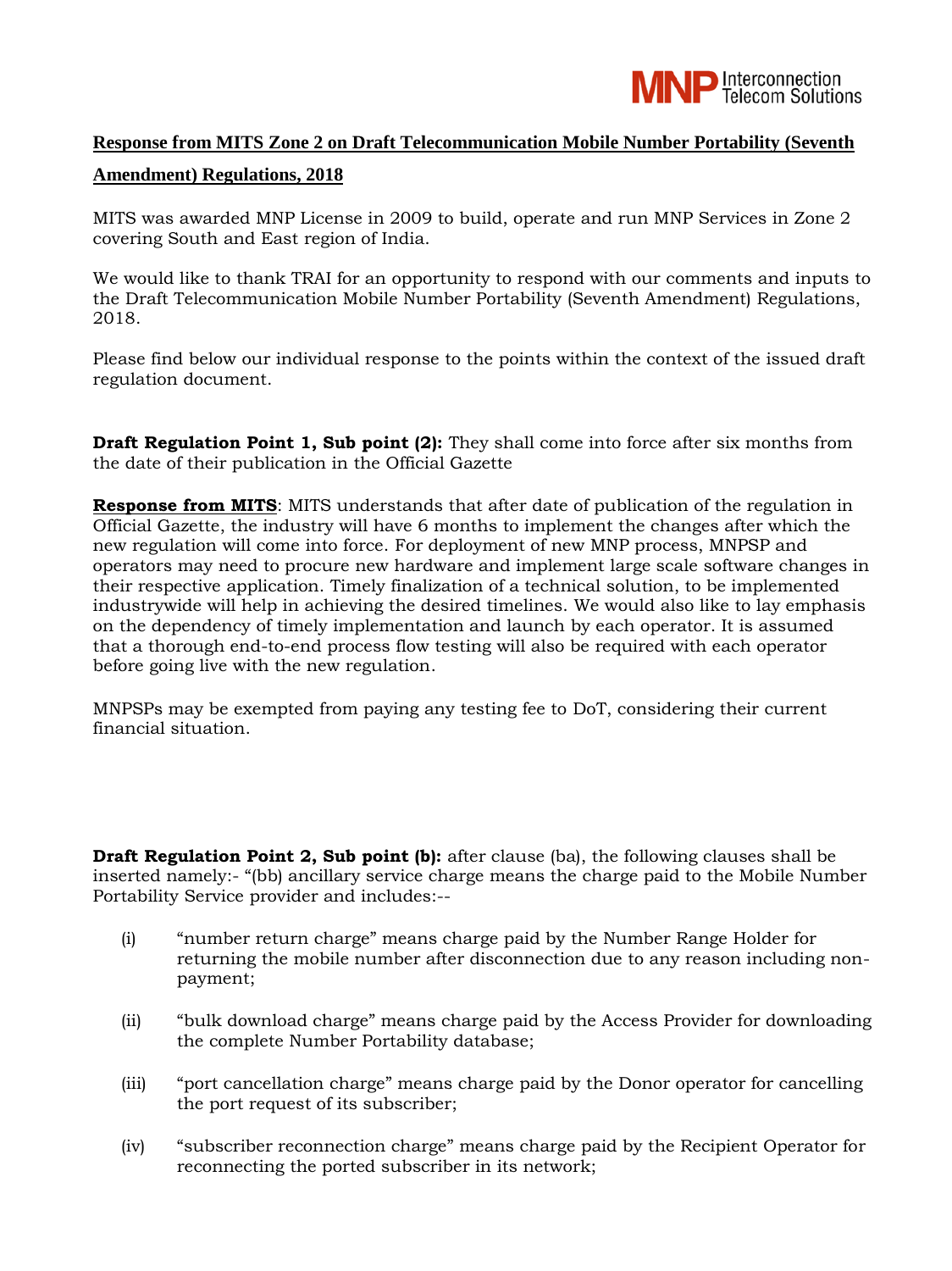

**Response from MITS:** In the list of ancillary services, **Non Payment Disconnect** is also a service provided by the MNPSP and its mention in the above point is missed in the draft regulation. MITS request TRAI to include the "non-payment disconnect charge" payable by the Donor operator as this service benefits the Donor operator to recover the dues from the defaulting postpaid subscriber who have ported out without clearing the dues.

MITS would also request TRAI to modify the definition of "bulk download charge" in clause (bb) sub point (ii). Charge for bulk download should include charges paid by the Access Provider for downloading **complete / partial download of Number Portability Database**. In addition, the fee structure for Bulk downloads may be treated differently from other ancillary services as bulk download involves creation, download and transfer of a bulky MNP database file to a specific operator FTP path.

**Draft Regulation Point 3, Sub point (1):** Every Access Provider shall set up, in its mobile network, a mechanism for the purpose of receiving Short Message Service (SMS) from its subscribers requesting for a unique porting code and forwarding the same to the Mobile Number Portability zone to which the mobile number belongs;

**Response from MITS:** MITS will setup a mechanism to accept the SMS from the access provider over SMPP. It is required for all access provider to establish a direct and redundant SMPP connectivity from their SMSC to MITS. Operators with multiple SMSC should specify a single point of interconnection. MITS would not be able to support multiple interconnections with a single operator.

Using the same SMPP link with each access provider, MNPSP will also exchange the inbound and outbound SMS message with the subscriber for the below mentioned cases

- (i) Send SMS with UPC information / reject reasons for every UPC request send by the subscriber
- (ii) Receive port cancellation request from subscriber

**Draft Regulation Point 3, Sub point (2b):** Every Mobile Number Portability service provider shall set up, in its network, a mechanism for the purpose of—

(b) checking from the database of the Donor Operator through query response mechanism, on the applicable grounds of rejection of request for Unique Porting Code

**Response from MITS:** It is assumed that query for the subscriber information into the donor database will be done using SOAP messages on the same URL that exists for each of the access provider today. This will help in achieving the desired information from the donor operator with minimal configuration / hardware changes at both MNPSP and access provider's end.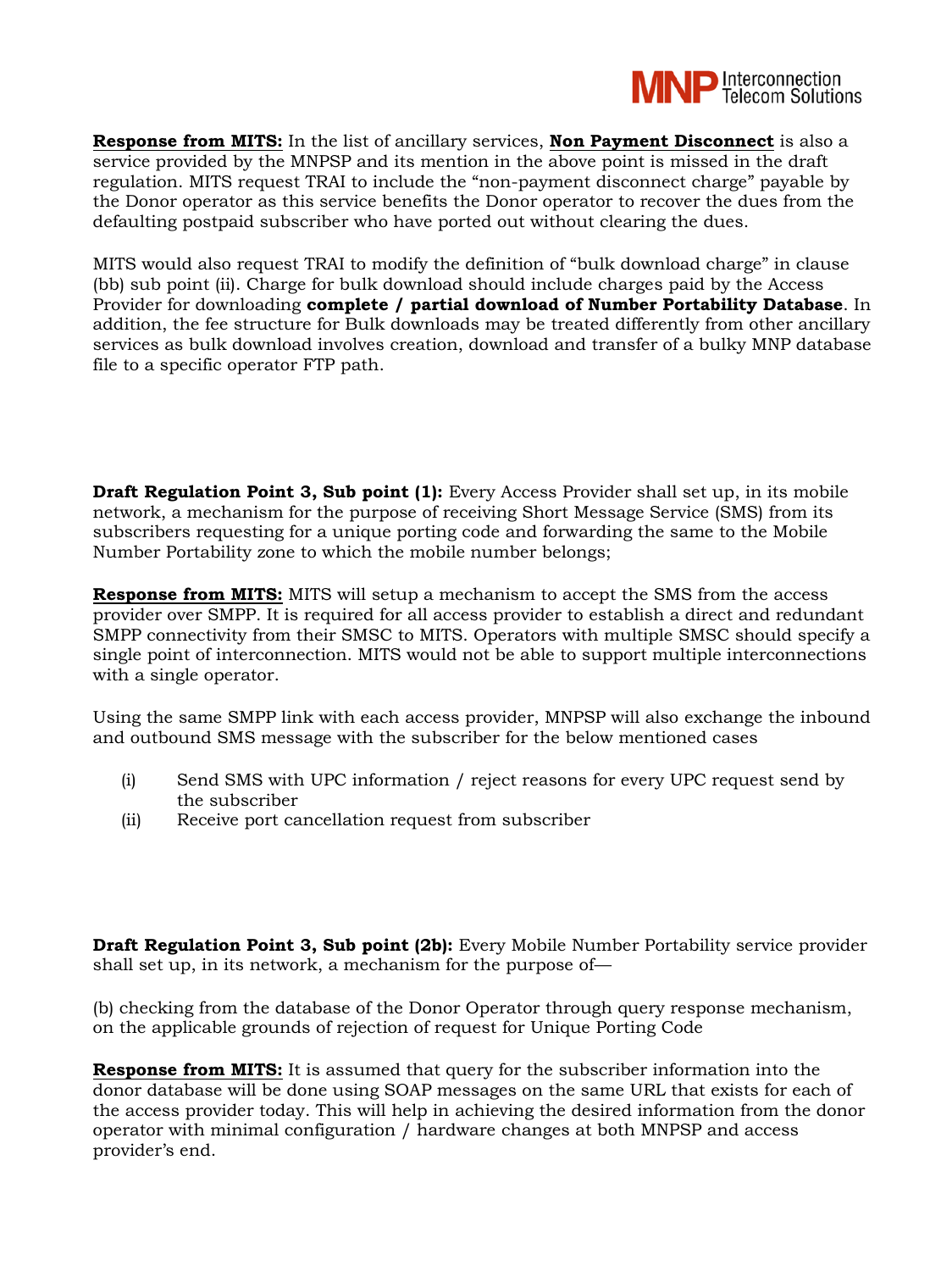

**Draft Regulation Point 4, Sub point (7):** If the Mobile Number Portability Service Provider is not able to check the information from the database of the Donor Operator, as provided in the subregulation (3), for any technical reason, it shall send an SMS to the subscriber acknowledging his request for Unique Porting Code and informing him that delivery of Unique Porting Code is delayed due to technical reason and the same shall be delivered shortly

**Response from MITS:** It is mentioned that MNPSP should inform the subscriber about the delay in delivery of UPC information due to technical reason and UPC information will be delivered shortly. In all such cases, clarity is required in the regulation regarding the below points

- (i) Once the subscriber info query is initiated by the MCH to the Donor operator, after how long should MNPSP send out a SMS to subscriber informing him that delivery of Unique Porting Code is delayed due to technical reason *(to be governed by UPC Info Time – mentioned in the below diagram)*
- (ii) Once the SMS is sent to the subscriber informing him about the delay in delivery of UPC information due to a technical reason, for how long MNPSP is supposed to wait / follow up with Donor operator to respond to subscriber info query. This is important to know this information as until such time the subscriber will continue to wait for the UPC information / rejection details as the case may be. MITS requests TRAI to specify a time limit *(to be governed by UPC info Delayed Time – mentioned in the below diagram)* until which MNPSP must follow up with Donor operator to get the required information. It is also requested to specify in the final regulation that incase of no response from the donor operator within the specified time, MNPSP should inform back to the subscriber through a SMS to initiate a new UPC request.



The same is illustrated in the below diagram with the message flows

In order to avoid inconvenience to the subscriber, it is necessary to maintain a high availability query database system at the donor operator's end as without the query to this information by the MNPSP, subscriber cannot proceed further with the port process. MITS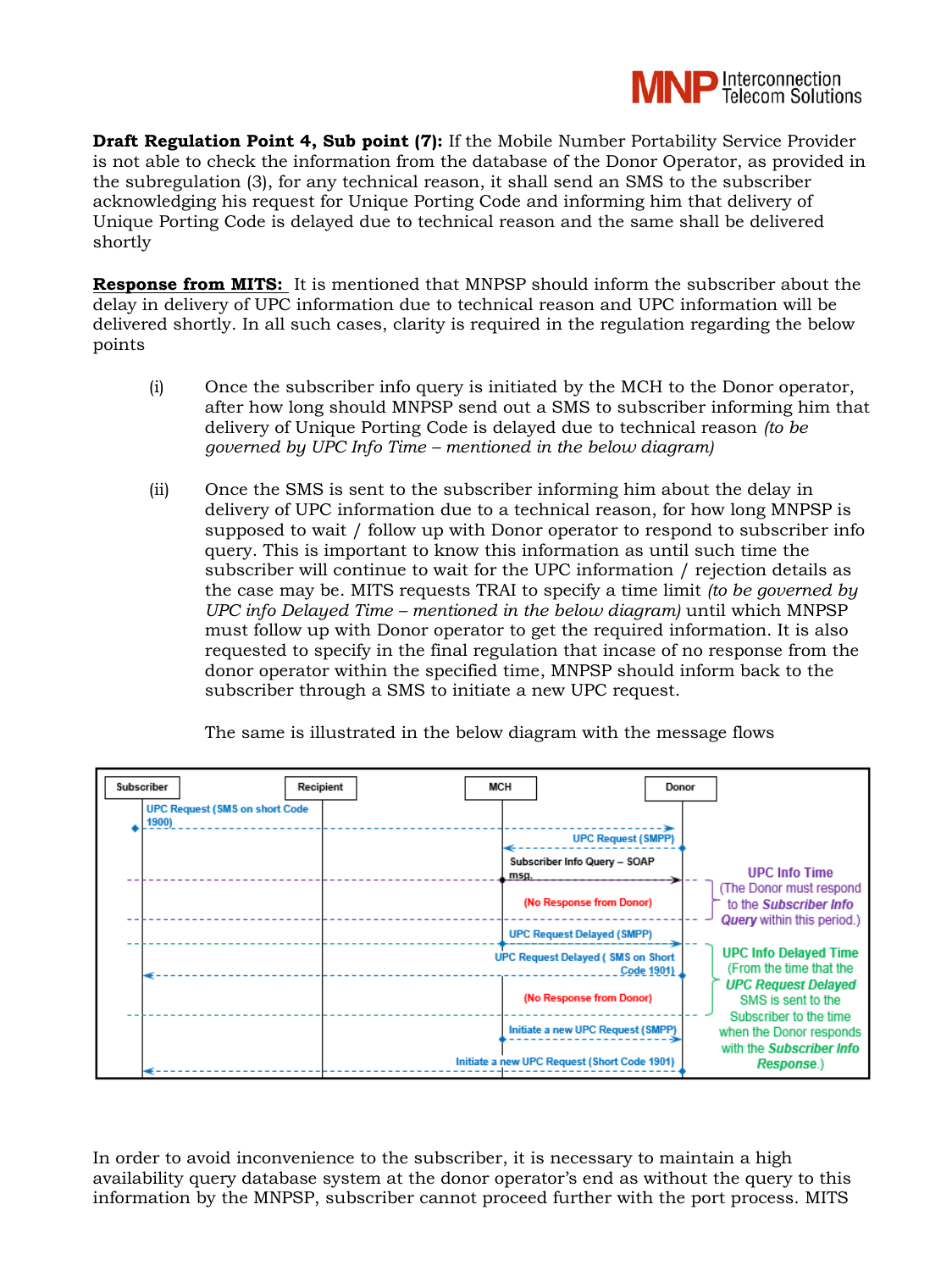

would request TRAI to specify QoS parameters in this regard that will govern this entire process.

MITS should be exempt from all the SMS termination charges for all the outbound messages sent to the subscribers in the new MNP process.

**Draft Regulation Point 5, Sub point (1):** The Recipient Operator shall, upon receipt of the porting request from a subscriber, ask him to send a message through SMS to a specified Short Code of the Donor Operator from the mobile number of the subscriber, which is sought to be ported.

**Response from MITS:** MITS requests clarity on the statement in the above point. It is mentioned that subscriber should send a message through SMS to a specified Short Code of the Donor Operator.

In the existing set up, there is a common short code used by all donor operators (1900) to which the subscriber sends the UPC request message and the subscriber from short code 1901, receives the response from the donor operator.

MITS believe that changes in the regulation and the port process should not impact the end subscriber. It is therefore suggested that going forward in the new process, the SMS exchange between the subscriber and donor operator should continue on the same short codes : 1900 (Subscriber to DO) and 1901 (DO to Subscriber). Internal message ( SMPP – SOAP - SMPP) exchange between donor operator and MNPSP to process the UPC information will be an addition to the UPC generation process. A simple illustration of the same is shown in the below diagram for better clarity.

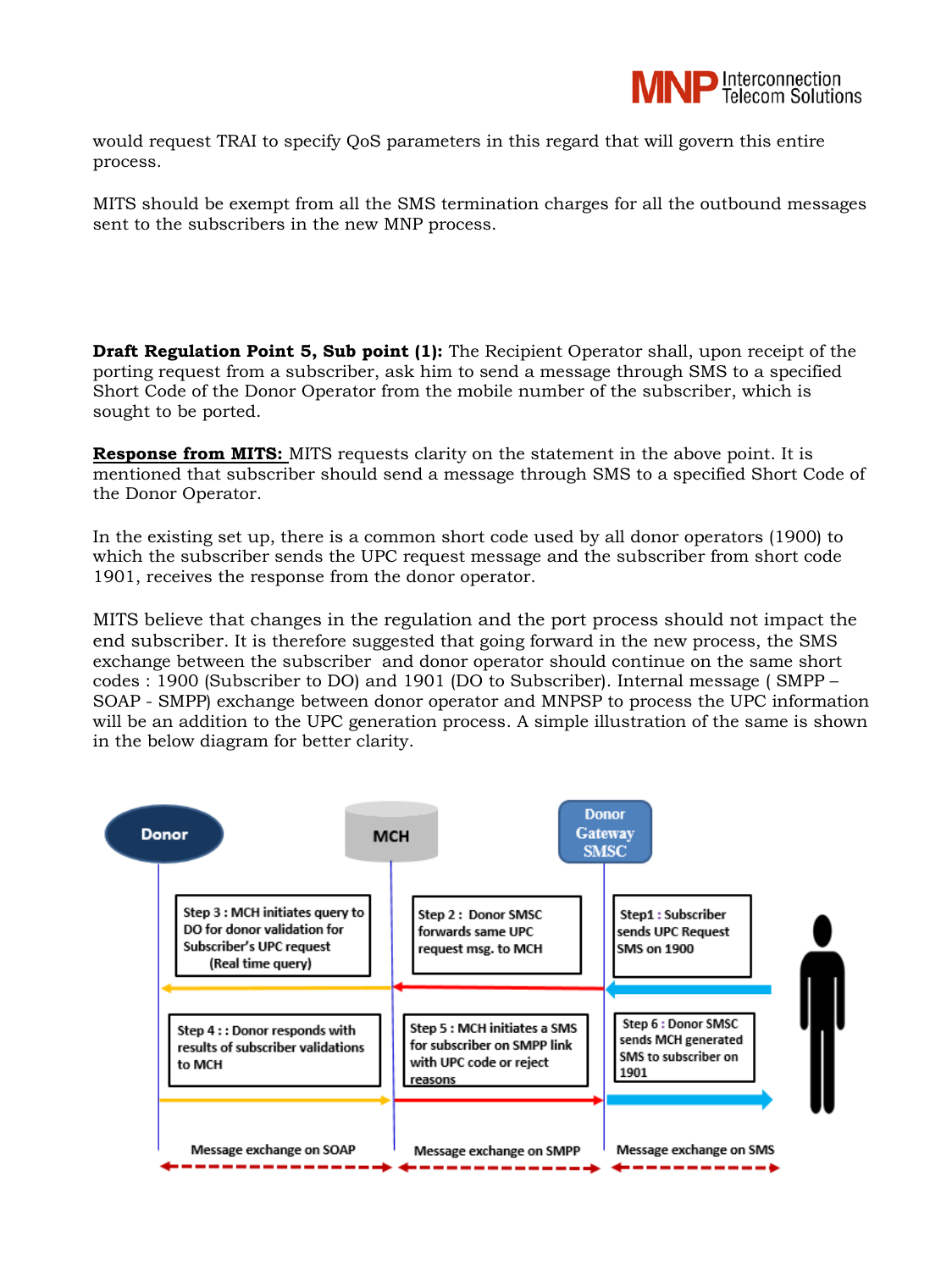

Also, MITS would like to specify that for any queries related to UPC generation, the end subscriber should continue to contact its current operator (Donor operator), who can in turn reach out to MNPSP's respective helpdesks as required on case to case basis.

**Draft Regulation Point 5, Sub point (7):** The Recipient Operator shall be liable to pay Per Port Transaction charge in respect of each successful port."

**Response from MITS:** MITS would like to propose the below tariff details with respect to the Per Port Transaction charge. This is based on payment principle for the work done by MNPSP, same principle on which the previous tariffs were decided

MITS suggests an appropriate per port transaction charge as communicated to TRAI earlier, payable by the Recipient operator for every **port request instead of a completed port.** Once the new MNP tariff is announced, MITS requests TRAI to retain the new tariff for a longer term than 1 year

The proposed tariff takes into account the work done by the MNPSP for

- 1. The pre work in doing the donor validations for subscribers with each UPC request
- 2. Once the port request is raised by the Recipient operator, execute the entire porting process

Note: It is possible that in some cases, after generation of a UPC by the MNPSP, the Donor operator retains the subscribers before a port request is initiated. In all such cases, UPCs will be generated but no port request will be raised. MNPSP will perform the entire donor validation and will not be paid for the work done in executing the entire donor validation. It is therefore requested to consider this point before deciding the per port transaction charge.

MITS suggests an appropriate tariff for each ancillary service request based on the work done concept payable by the access provider (donor / recipient) as specified in the draft regulation.

**Draft Regulation Point 6, Sub point (8):** Where any of the conditions contained in clauses (a), (b) and (c) under sub-regulation (7), are not applicable, the Mobile Number Portability Service provider shall reject the current request for porting and communicate such rejection to the Recipient Operator and the concerned subscriber along with the reasons of such rejection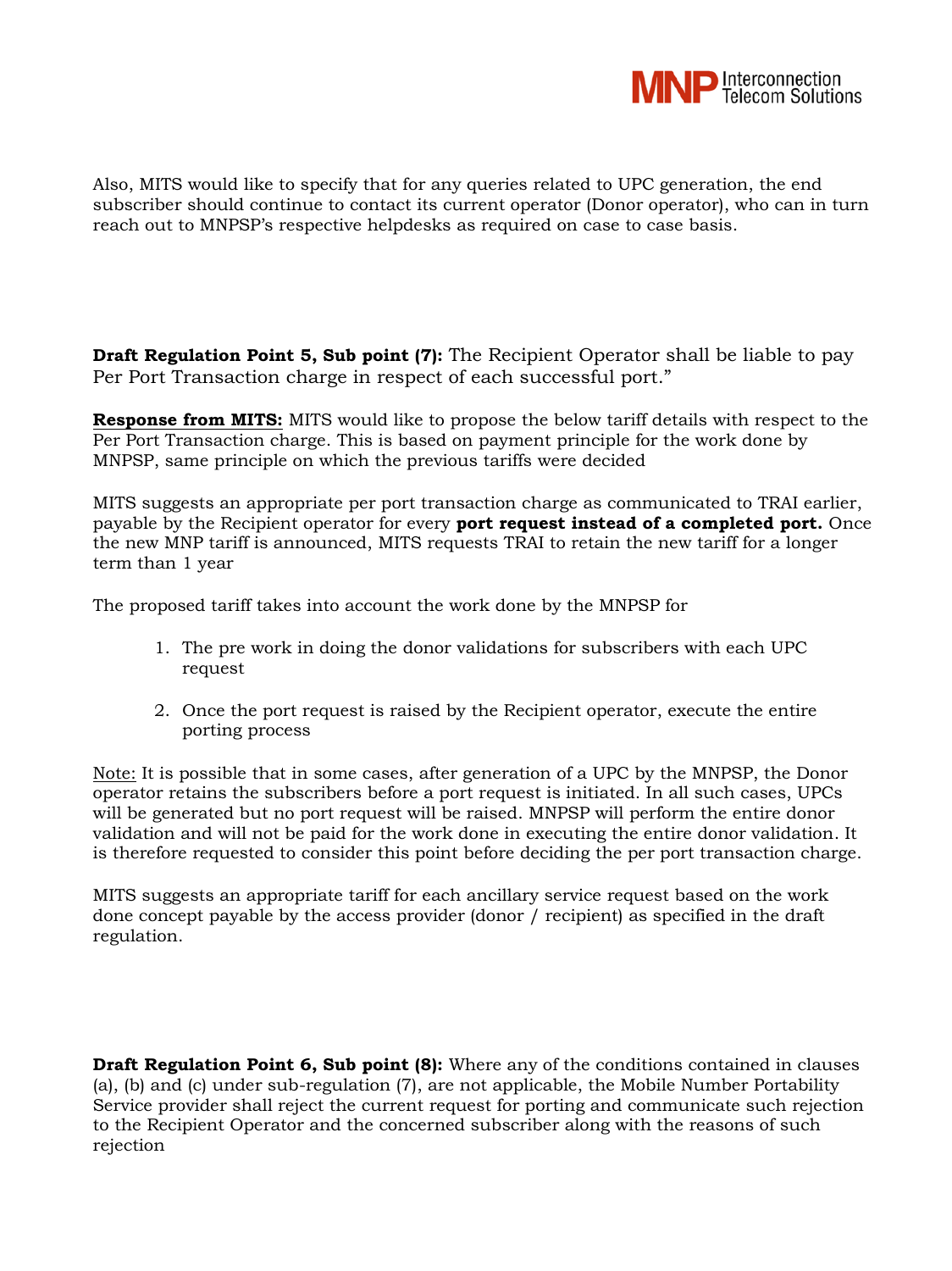

**Response from MITS:** In all such cases where MNPSP need to reject the ongoing request, it is assumed that MNPSP will send the details through SMPP and the subscriber's current operator will forward the message to the subscriber on the 1901 short code.

**Draft Regulation Point 8, Sub point (a):** in sub-regulation (1), for clause (a), the following clause shall be substituted, namely:-

"(a) where the Donor Operator has indicated the ground of rejection of the porting request under the clause (a) of sub-regulation (2) the regulation 10, forthwith communicate the ground of rejection to the mobile subscriber through SMS and send a copy for information to the Recipient Operator."

**Response from MITS:** It is assumed that MNPSP will send the details through SMPP and the subscriber's current operator will forward the message to the subscriber on the 1901 short code.

**Draft Regulation Point 10, Sub point (1):** A subscriber may withdraw the porting request by informing the Mobile Number Portability service provider through SMS to the specified Short Code, within 24 hours of submitting of porting request by the Recipient Operator to Mobile Number Portability Service Provider.

**Response from MITS:** It is assumed that subscriber will send a SMS to same short code 1900 with a different message content and the same will be transferred to the MNPSP by the subscriber's current operator (Donor operator). After termination of port request, MNPSP will inform the recipient operator through SOAP message and initiate a message to the subscriber which will be routed through the donor network and delivery of the SMS will reflect on subscriber's handset from short code 1901.

**Draft Regulation Point 10, Sub point (3):** In case the Mobile Number Portability Service provider receives the withdrawal message after 24 hours of submitting of porting request to Mobile Number Portability Service Provider by the Recipient Operator, no action on withdrawal request shall be taken by Mobile Number Portability Service Provider and it shall schedule the date and time of de-activation and activation as per clause (b) and (d) of the subregulation (9) of regulation 9."

**Response from MITS:** In cases where the termination of the port request cannot be accepted by the MNPSP, as it would have crossed the 24 hours, clarification is required whether MNPSP needs to inform the subscriber through SMS?